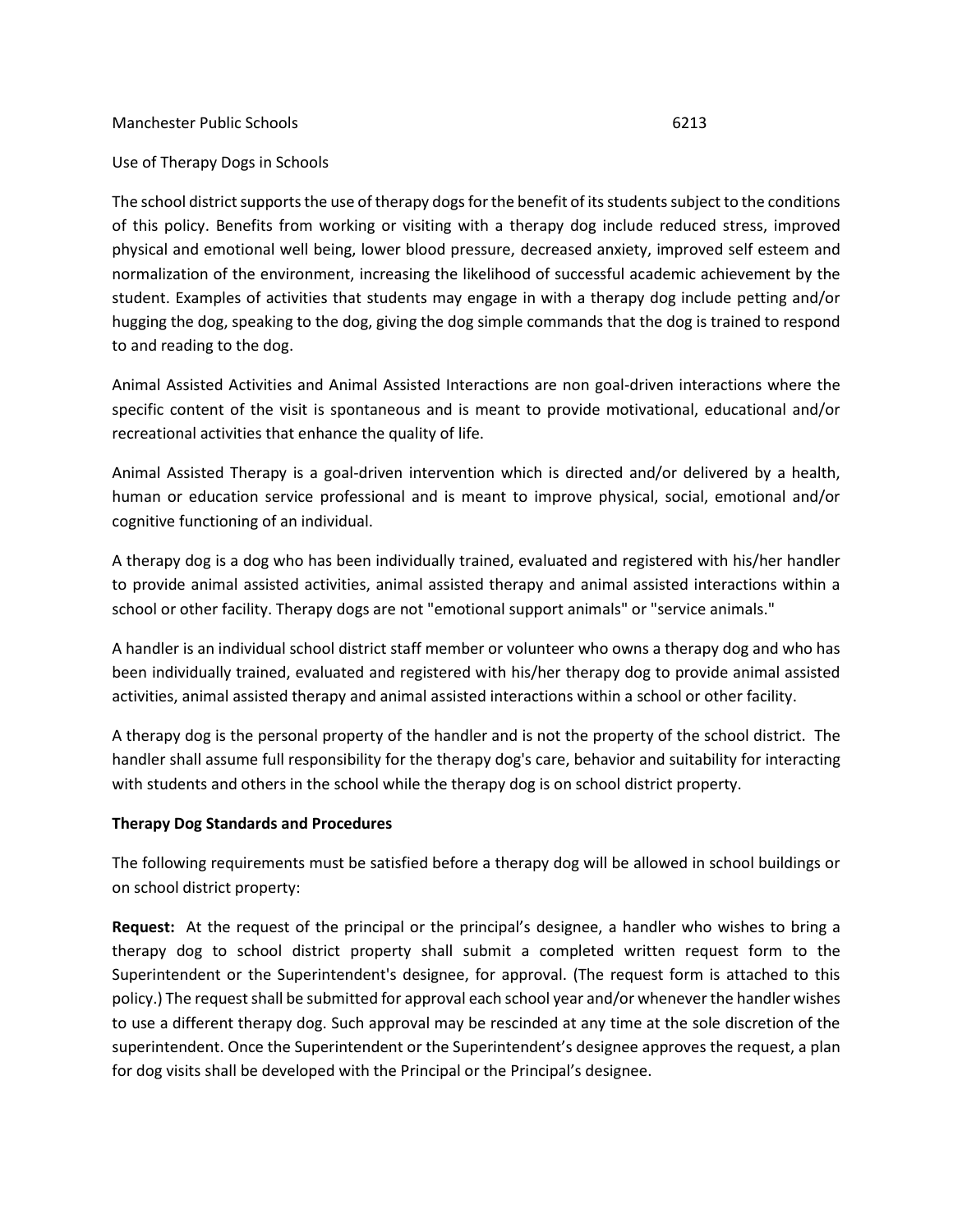**Training and Registration:** The handler shall submit proof of registration as a therapy dog handler with each individual therapy dog he or she plans to bring to the school district. Such registration shall be from the Intermountain Therapy Dog, Pet Partners, Bright and Beautiful or such other therapy dog registering organization as determined by the superintendent. Such registration shall be from an organization that requires an evaluation of the therapy dog and handler prior to registration and at least every two years and shall remain current and in good standing at all times.

**Health and Vaccination:** The handler shall submit proof from a licensed veterinarian that the therapy dog is in good health and has been immunized against diseases common to dogs. Such vaccinations shall be kept current and up to date all times.

**Licensing:** The handler shall submit proof of licensure from the local dog licensing authority.

**Insurance:** The handler must submit a copy of an insurance policy that provides liability coverage for the work of the handler and therapy dog while the two are on school district property.

Once a handler has been approved by the superintendent to bring a therapy dog on school district property, such handler shall adhere to the rules of his/her registering organization and the following rules of the school district:

**Identification:** The handler and therapy dog shall wear appropriate identification issued by the registering organization identifying them as a registered handler and therapy dog. The handler shall bring only registered therapy dogs onto school district property and may bring only one such dog at a time. The handler shall not bring young children along to the school district when handling a therapy dog.

**Health and Safety:** The handler shall ensure that the therapy dog does not pose a health and safety risk to any student, employee, or other person at school and that the therapy dog is brought to the school district only when properly groomed, bathed, free of illness or injury and of the temperament appropriate for working with children and others in the schools.

**Control:** The handler shall ensure that the therapy dog wears a collar or harness and a leash no longer than four feet and shall maintain control of the therapy dog by holding the leash at all times that the therapy dog is on school district property, including during breaks, unless holding such leash would interfere with the therapy dog's safe, effective performance of its work or tasks. However, the handler shall maintain control of the therapy dog at all times and shall not tether the therapy dog to any individual or object.

**Supervision and Care of Therapy Dog:** The handler shall be solely responsible for the supervision and humane care of the therapy dog, including any feeding, exercising, and cleaning up after the therapy dog while the therapy dog is in a school building or on school property, shall not leave the therapy dog unsupervised or alone on school property at any time and shall limit the therapy dog's work to two consecutive hours at a time.. The school district is not responsible for providing any care, supervision or assistance to the therapy dog.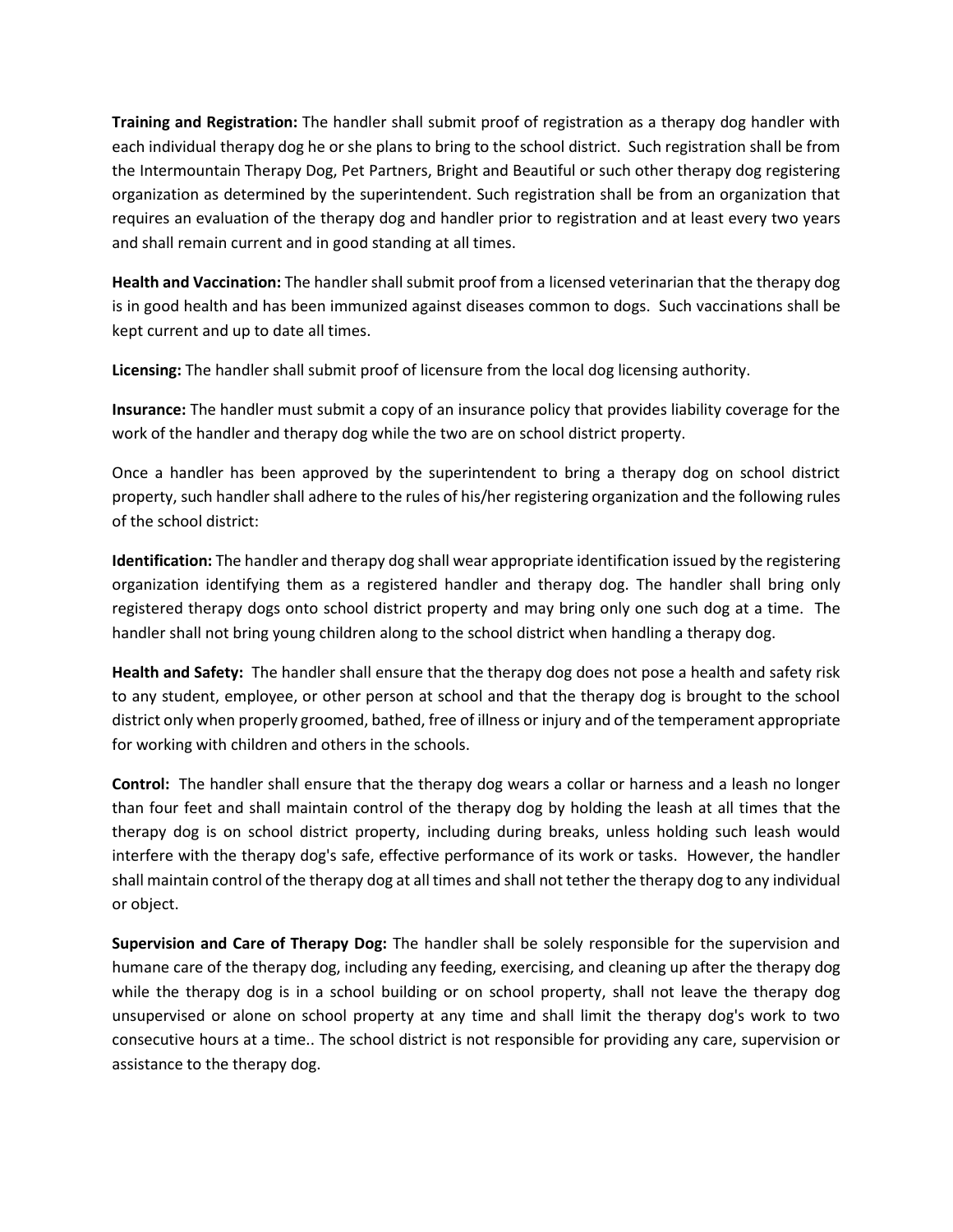**Authorized Area(s):** The handler shall ensure that the therapy dog has access to only such areas of the school buildings or properties that have been authorized by school district administrators.

**Allergies and Aversions:** The handler shall remove the therapy dog to a separate area as designated by the school administrator in such instances where any student or school employee who suffers dog allergies or aversions is present in an office, hallway or classroom.

**Recordkeeping:** Volunteer handlers shall sign themselves and their therapy dog in upon arrival at any school and shall sign both out on departure from the building. Handlers who are school district staff shall sign in their therapy dog upon arrival and sign him/her out on their departure.

**Photographs:** The handler shall not take any photographs of students or staff without first obtaining a photo release.

**Fees and Gratuities:** The handler shall not charge a fee for the work they perform with the therapy dog, shall not borrow money or personal items or receive any personal gratuity, gift or tip, such as money or jewelry from students in the district.

**Multiple Therapy Dogs on Site:** The handler shall confirm whether or not there will be any other therapy dog(s) on site prior to scheduling any visit with a therapy dog and shall take steps with appropriate staff to ensure that the dogs do not engage inappropriately while on school property. When multiple therapy dogs are engaged in a planned activity on school district property, the handlers shall ensure that the dogs have an opportunity to greet each other prior to entering the school building. Once inside the building, the handlers shall ensure that the dogs are each on a four-foot leash, given work space at least eight feet from each other and are given no opportunity for contact or socialization with each other while working.

**Damages and Injuries:** The handler shall assume full responsibility and liability for any damage to school property or injury to district staff, students or others in the school caused by the therapy dog.

**Exclusion or Removal from School District Property:** A therapy dog may be excluded from school district property if a school administrator determines that: (1) The handler does not have control of the therapy dog; (2) The therapy dog is not housebroken; (3) The therapy dog presents a direct and immediate threat to others in the school; or (4) The therapy dog's presence otherwise interferes with the educational program. The handler shall immediately remove his/her therapy dog from school property when instructed to do so by a school administrator.

Adopted: 5-9-16